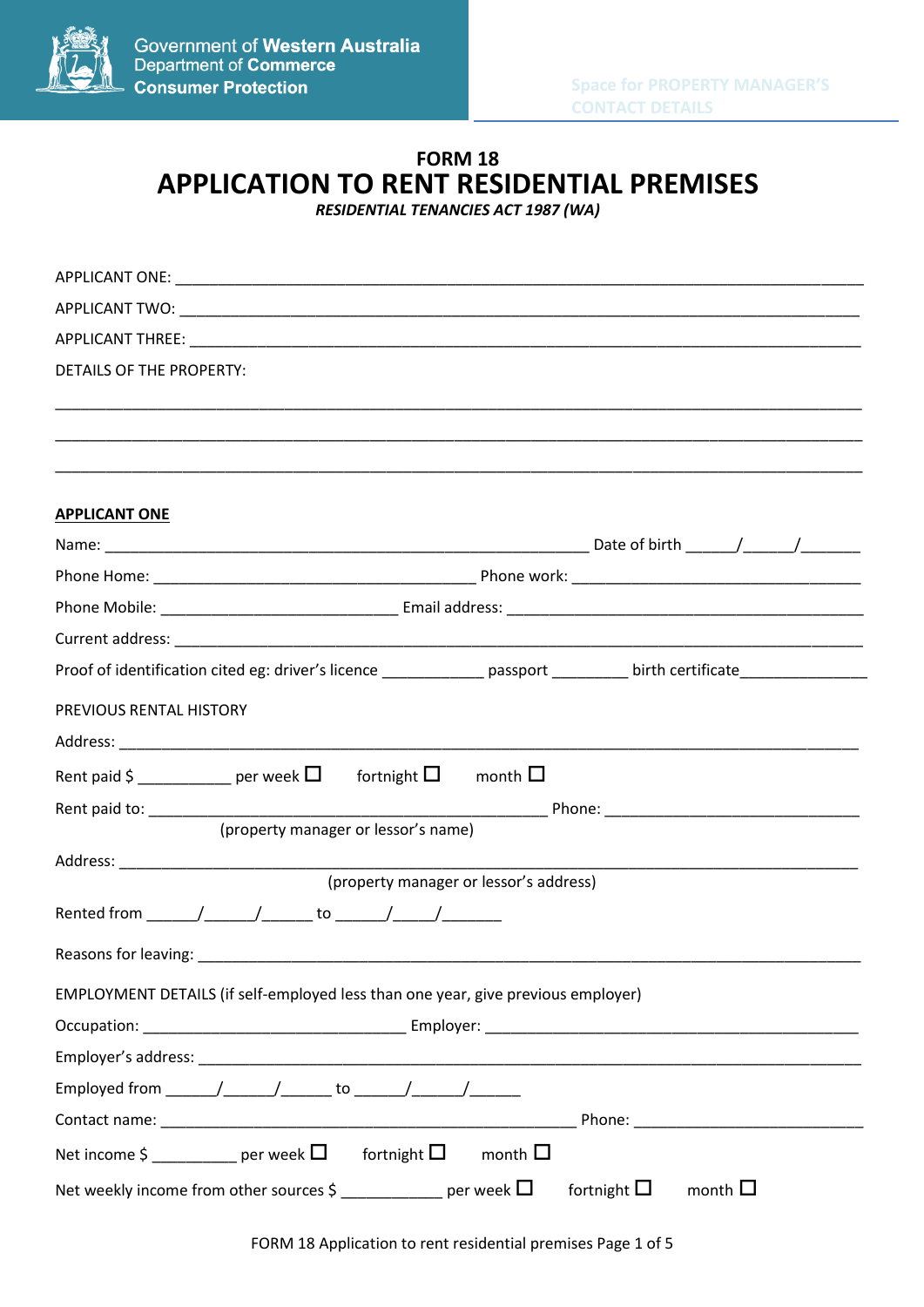### **APPLICANT ONE Continued**

| PERSONAL REFERENCES                                                                                                |                                                                                        |  |  |  |
|--------------------------------------------------------------------------------------------------------------------|----------------------------------------------------------------------------------------|--|--|--|
|                                                                                                                    |                                                                                        |  |  |  |
|                                                                                                                    |                                                                                        |  |  |  |
|                                                                                                                    |                                                                                        |  |  |  |
| <b>NEXT OF KIN</b>                                                                                                 |                                                                                        |  |  |  |
|                                                                                                                    |                                                                                        |  |  |  |
|                                                                                                                    |                                                                                        |  |  |  |
|                                                                                                                    |                                                                                        |  |  |  |
| <b>EMERGENCY CONTACT</b>                                                                                           |                                                                                        |  |  |  |
|                                                                                                                    |                                                                                        |  |  |  |
|                                                                                                                    |                                                                                        |  |  |  |
|                                                                                                                    |                                                                                        |  |  |  |
| <b>APPLICANT TWO</b>                                                                                               |                                                                                        |  |  |  |
|                                                                                                                    |                                                                                        |  |  |  |
|                                                                                                                    |                                                                                        |  |  |  |
|                                                                                                                    |                                                                                        |  |  |  |
|                                                                                                                    |                                                                                        |  |  |  |
|                                                                                                                    |                                                                                        |  |  |  |
| PREVIOUS RENTAL HISTORY                                                                                            |                                                                                        |  |  |  |
|                                                                                                                    |                                                                                        |  |  |  |
|                                                                                                                    | Rent paid \$ _____________ per week $\square$ fortnight $\square$ month $\square$      |  |  |  |
|                                                                                                                    |                                                                                        |  |  |  |
|                                                                                                                    | (property manager or lessor's name)                                                    |  |  |  |
|                                                                                                                    | (property manager or lessor's address)                                                 |  |  |  |
|                                                                                                                    |                                                                                        |  |  |  |
|                                                                                                                    |                                                                                        |  |  |  |
|                                                                                                                    | EMPLOYMENT DETAILS (if self-employed less than one year, give previous employer)       |  |  |  |
|                                                                                                                    |                                                                                        |  |  |  |
|                                                                                                                    |                                                                                        |  |  |  |
|                                                                                                                    | Employed from ________/________/ _______ to _______/ _______/ ________                 |  |  |  |
|                                                                                                                    |                                                                                        |  |  |  |
|                                                                                                                    | Net income $\zeta$ ____________ per week $\square$ fortnight $\square$ month $\square$ |  |  |  |
| Net weekly income from other sources $\zeta$ ______________ per week $\Box$<br>fortnight $\Box$<br>month $\square$ |                                                                                        |  |  |  |

FORM 18 Application to rent residential premises Page 2 of 5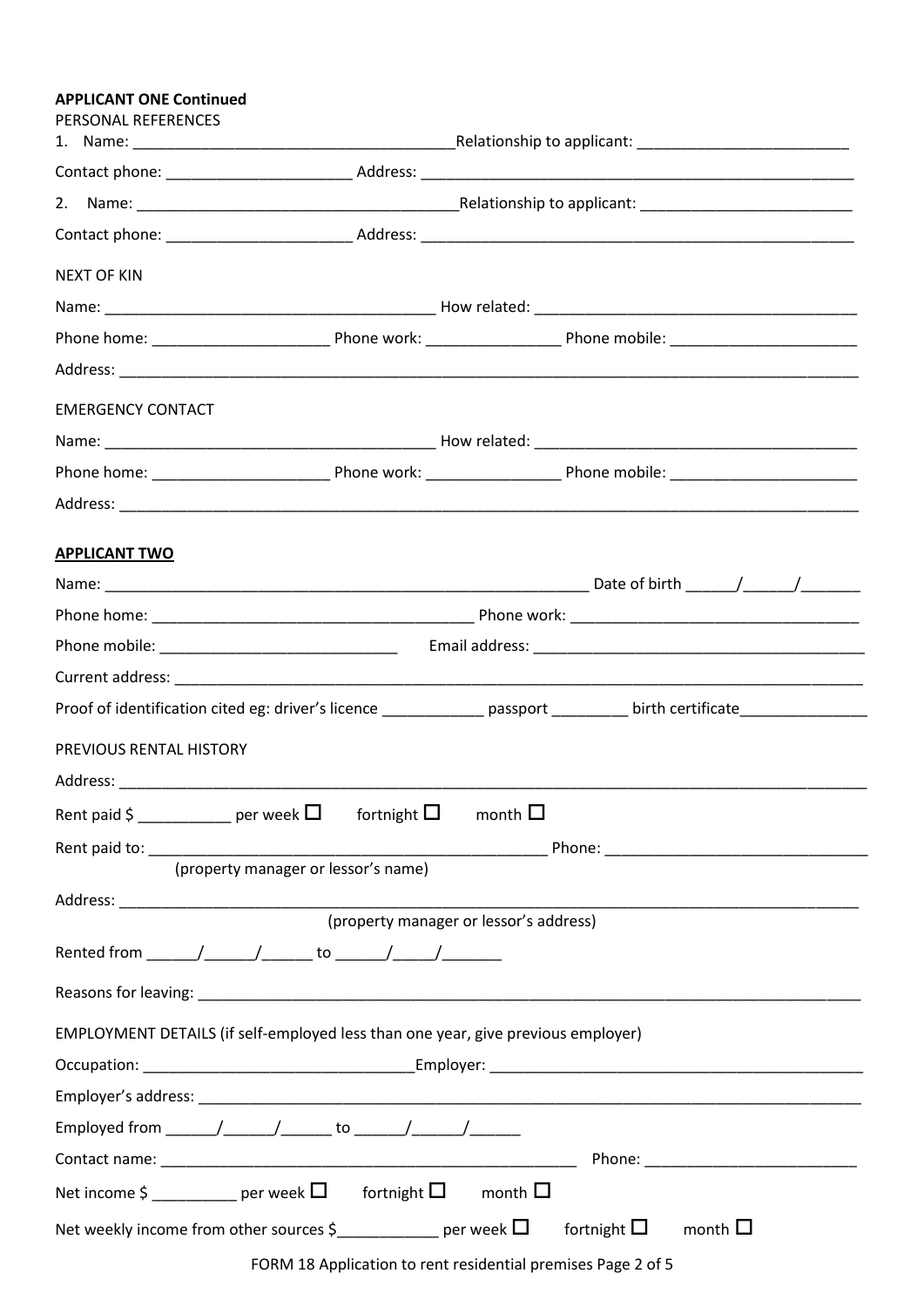#### **APPLICANT TWO Continued**

| PERSONAL REFERENCES      |                                                                                       |                                                                                                                                                                                |
|--------------------------|---------------------------------------------------------------------------------------|--------------------------------------------------------------------------------------------------------------------------------------------------------------------------------|
|                          |                                                                                       |                                                                                                                                                                                |
|                          |                                                                                       |                                                                                                                                                                                |
|                          |                                                                                       |                                                                                                                                                                                |
| <b>NEXT OF KIN</b>       |                                                                                       |                                                                                                                                                                                |
|                          |                                                                                       |                                                                                                                                                                                |
|                          |                                                                                       |                                                                                                                                                                                |
|                          |                                                                                       |                                                                                                                                                                                |
| <b>EMERGENCY CONTACT</b> |                                                                                       |                                                                                                                                                                                |
|                          |                                                                                       |                                                                                                                                                                                |
|                          |                                                                                       |                                                                                                                                                                                |
|                          |                                                                                       |                                                                                                                                                                                |
| <b>APPLICANT THREE</b>   |                                                                                       |                                                                                                                                                                                |
|                          |                                                                                       |                                                                                                                                                                                |
|                          |                                                                                       |                                                                                                                                                                                |
|                          |                                                                                       |                                                                                                                                                                                |
|                          |                                                                                       |                                                                                                                                                                                |
|                          |                                                                                       | Proof of identification cited eg: driver's licence ______________ passport _________ birth certificate______________                                                           |
| PREVIOUS RENTAL HISTORY  |                                                                                       |                                                                                                                                                                                |
|                          |                                                                                       |                                                                                                                                                                                |
|                          | Rent paid \$ ___________ per week $\Box$ fortnight $\Box$                             | month $\Box$                                                                                                                                                                   |
|                          |                                                                                       |                                                                                                                                                                                |
|                          | (property manager or lessor's name)                                                   |                                                                                                                                                                                |
|                          |                                                                                       | (property manager or lessor's address)                                                                                                                                         |
|                          |                                                                                       |                                                                                                                                                                                |
|                          |                                                                                       |                                                                                                                                                                                |
|                          | EMPLOYMENT DETAILS (if self-employed less than one year, give previous employer)      |                                                                                                                                                                                |
|                          |                                                                                       |                                                                                                                                                                                |
|                          |                                                                                       |                                                                                                                                                                                |
|                          | Employed from _______/_______/________ to _______/_______/_________                   |                                                                                                                                                                                |
|                          |                                                                                       |                                                                                                                                                                                |
|                          | Net income $\zeta$ ___________ per week $\square$ fortnight $\square$ month $\square$ |                                                                                                                                                                                |
|                          |                                                                                       | Net weekly income from other sources $\zeta$ example of per week $\square$ fortnight $\square$ month $\square$<br>FORM 18 Application to rent residential premises Page 3 of 5 |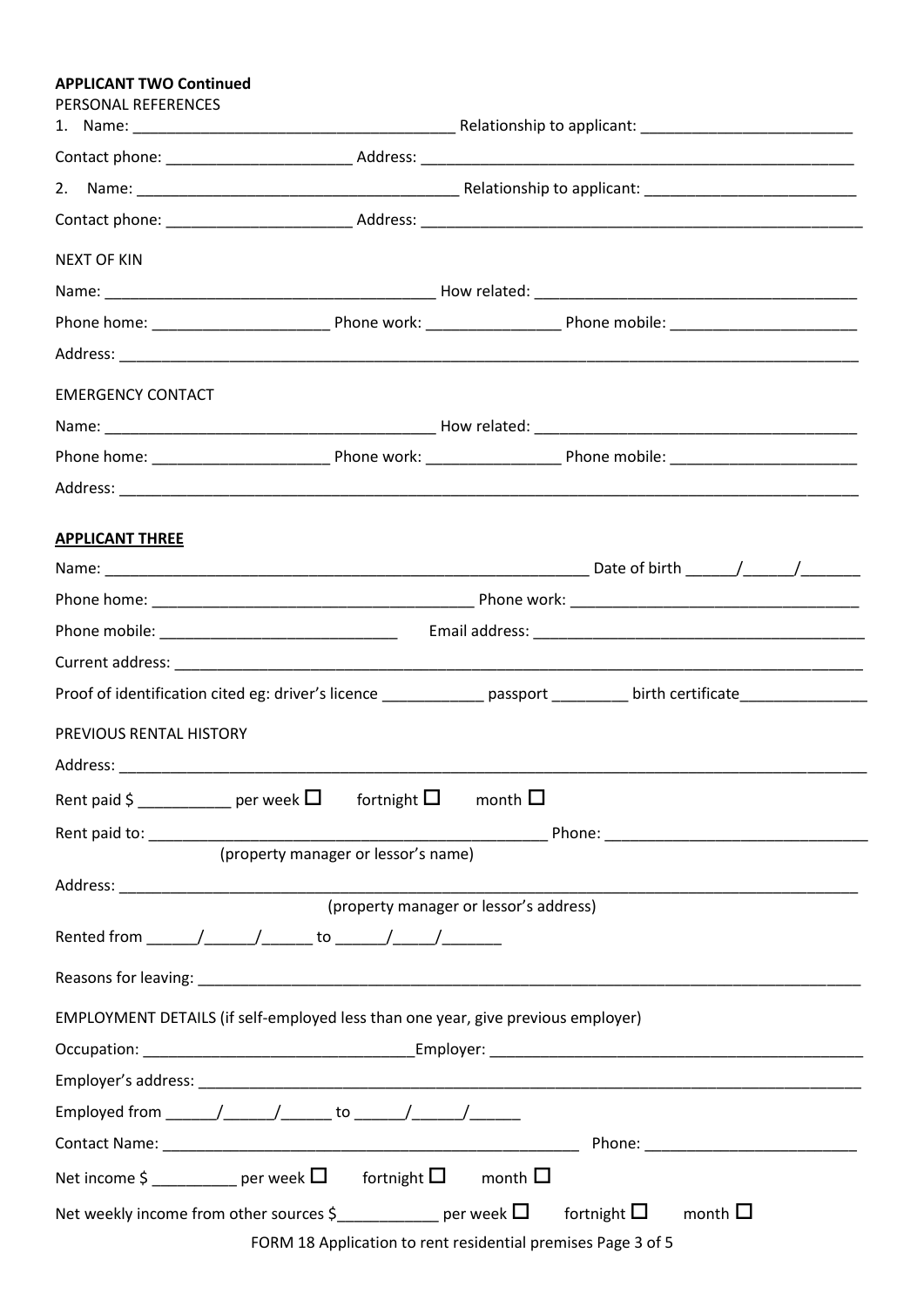#### **APPLICANT THREE Continued**

| PERSONAL REFERENCES      |  |
|--------------------------|--|
|                          |  |
|                          |  |
|                          |  |
|                          |  |
| NEXT OF KIN              |  |
|                          |  |
|                          |  |
|                          |  |
| <b>EMERGENCY CONTACT</b> |  |
|                          |  |
|                          |  |
|                          |  |

#### **INFORMATION FOR LESSORS (LANDLORDS) AND APPLICANTS**

#### **The application form**

This application form will assist the lessor (landlord) to select a tenant to rent the premises.

The lessor/property manager will require some information about the applicant in this form, such as rental history and how the rent will be paid. The application may not be approved if not enough information is provided.

This form does not form part of a tenancy agreement. The rights and obligations of the tenant and lessor are governed by the *Residential Tenancies Act 1987.*

#### **Option fee**

An option fee is a sum of money that may be paid by an applicant to a lessor or their property manager when lodging a rental application. For most properties, the option fee is capped at \$50 or \$100 depending on the weekly rent (refer to the Residential Tenancies Regulations 1989). If the lessor/property manager decides not to offer the applicant the tenancy, they must return the option fee by cash or EFT within 7 days of the decision to refuse the application. If the applicant takes up the tenancy, the lessor/property manager can either return the option fee in full or credit it towards the first rent payment. The applicant may apply to the Magistrates Court for the return of any option fee owed to them by the lessor. If the applicant decides not to rent the property after being offered the tenancy, the option fee may be forfeited.

#### **Tenancy databases**

Private tenancy databases are used to check a tenant's rental history. When a prospective tenant applies for a tenancy, the lessor/property manager must provide a written notice outlining the databases they use and the contact details. This written notice is provided at Attachment A.

Other database obligations include: advising tenants if personal information about them is listed on a database, updating listings for accuracy, and only listing a tenant if the tenancy has ended and the amount owing is more than the bond or a court has made an order terminating the residential tenancy agreement.

For more information about tenancy databases refer to the Department of Commerce's publications *Tenancy databases* or *Renting out your property*. The tenancy database provisions are consistent with the National Privacy Principles established by the *Privacy Act 1988* (Cth).

#### **Equality**

All applicants must be considered in accordance with the *Equal Opportunity Act 1984* (WA). There must be no discrimination based on: sex, marital status, pregnancy, gender history, parental or carer status, sexual orientation, race, religious or political conviction, disabilities, mental health, age or discrimination by personal association with someone else who may be treated unfairly on the basis of any of the above.

See next page (5 of 5) for Attachment A

**For further information** about tenancy rights, refer to the *Residential Tenancies Act 1987* or contact the Department of Commerce on 1300 30 40 54 or **www.commerce.wa.gov.au/ConsumerProtection.** 

For Translating and Interpreting Services please telephone TIS on 13 14 50 and ask to speak to the Department of Commerce (1300 30 40 54) for assistance. CP02625/2012 JULY 2013 FORM 18 version 05